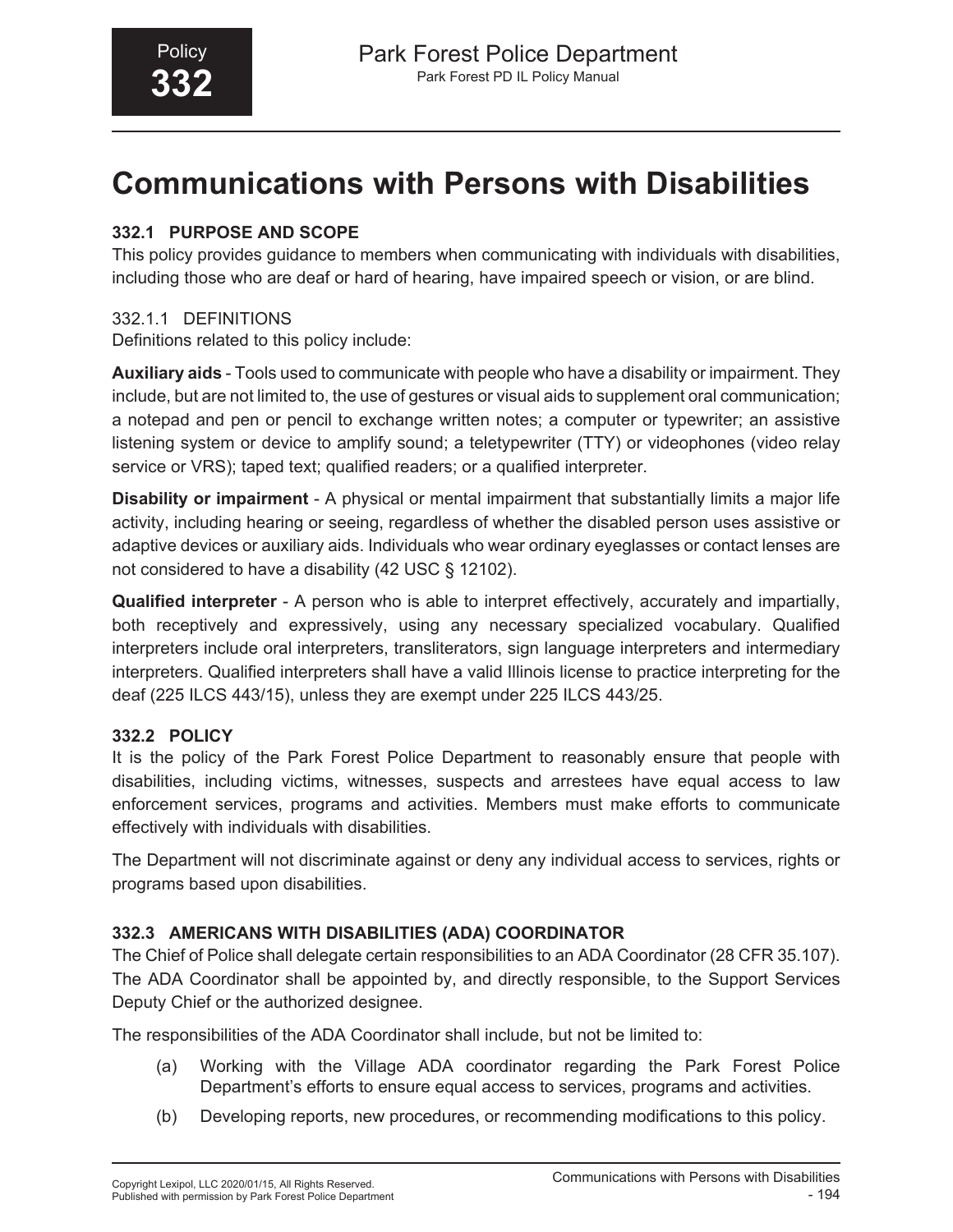#### *Communications with Persons with Disabilities*

- (c) Acting as a liaison with local disability advocacy groups or other disability groups regarding access to department services, programs and activities.
- (d) Ensuring that a list of qualified interpreter services is maintained and available to each Watch Commander and Communications Supervisor. The list should include information regarding the following:
	- 1. Contact information
	- 2. Availability
- (e) Developing procedures that will enable members to access auxiliary aids or services, including qualified interpreters, and ensure the procedures are available to all members.
- (f) Ensuring signage is posted in appropriate areas, indicating that auxiliary aids are available free of charge to people with disabilities.
- (g) Ensuring appropriate processes are in place to provide for the prompt and equitable resolution of complaints and inquiries regarding discrimination in access to department services, programs and activities.

#### **332.4 FACTORS TO CONSIDER**

Because the nature of any law enforcement contact may vary substantially from one situation to the next, members of this department should consider all information reasonably available to them when determining how to communicate with an individual with a disability. Members should carefully balance all known factors in an effort to reasonably ensure people who are disabled have equal access to services, programs and activities. These factors may include, but are not limited to:

- (a) Members should not always assume that effective communication is being achieved. The fact that an individual appears to be nodding in agreement does not always mean he/she completely understands the message. When there is any doubt, members should ask the individual to communicate back or otherwise demonstrate their understanding.
- (b) The nature of the disability (e.g., deafness or blindness vs. hard of hearing or low vision).
- (c) The nature of the law enforcement contact (e.g., emergency vs. non-emergency, custodial vs. consensual contact).
- (d) The availability of auxiliary aids. The fact that a particular aid is not available does not eliminate the obligation to reasonably ensure access. However, in an emergency, availability may factor into the type of aid used.

#### **332.5 INITIAL AND IMMEDIATE CONSIDERATIONS**

Recognizing that various law enforcement encounters may be potentially volatile and/or emotionally charged, members should remain alert to the possibility of communication problems.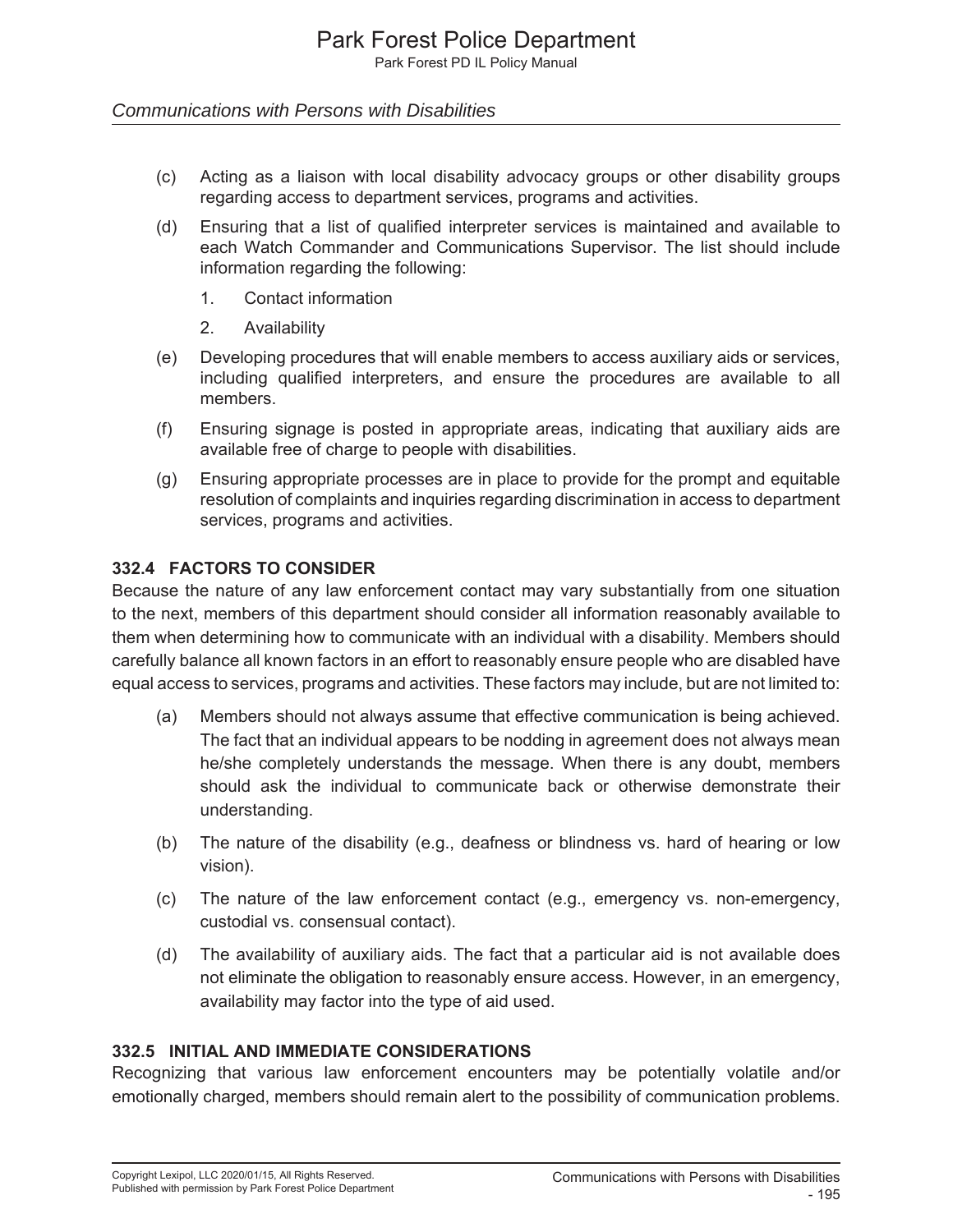Park Forest PD IL Policy Manual

### *Communications with Persons with Disabilities*

Members should exercise special care in the use of all gestures, and verbal and written communication to minimize initial confusion and misunderstanding when dealing with any individual with known or suspected disabilities.

In a non-emergency situation, when a member knows or suspects an individual requires assistance to effectively communicate, the member shall identify the individual's choice of auxiliary aid or service.

The individual's preferred communication method must be honored unless another effective method of communication exists under the circumstances (28 CFR 35.160).

Factors to consider when determining whether an alternative method is effective include:

- (a) The methods of communication usually used by the individual.
- (b) The nature, length and complexity of the communication involved.
- (c) The context of the communication.

In emergency situations involving an imminent threat to the safety or welfare of any person, members may use whatever auxiliary aids and services that reasonably appear effective under the circumstances. This may include, for example, exchanging written notes or using the services of a person who knows sign language but is not a qualified interpreter, even if the person who is deaf or hard of hearing would prefer a qualified sign language interpreter or another appropriate auxiliary aid or service. Once the emergency has ended, the continued method of communication should be reconsidered. The member should inquire as to the individual's preference and give primary consideration to that preference.

If an individual who is deaf, hard of hearing or has impaired speech must be handcuffed while in the custody of the Park Forest Police Department, consideration should be given, safety permitting, to placing the handcuffs in the front of the body to facilitate communication using sign language or writing.

#### **332.6 TYPES OF ASSISTANCE AVAILABLE**

Park Forest Police Department members shall never refuse to assist an individual with disabilities who is requesting assistance. The Department will not charge anyone to receive auxiliary aids, nor shall they require anyone to furnish their own auxiliary aid or service as a condition for receiving assistance. The Department will make every reasonable effort to provide equal access and timely assistance to individuals who are disabled through a variety of services.

A person who is disabled may choose to accept department-provided auxiliary aids or services or they may choose to provide their own.

Department-provided auxiliary aids or services may include, but are not limited to, the assistance methods described in this policy.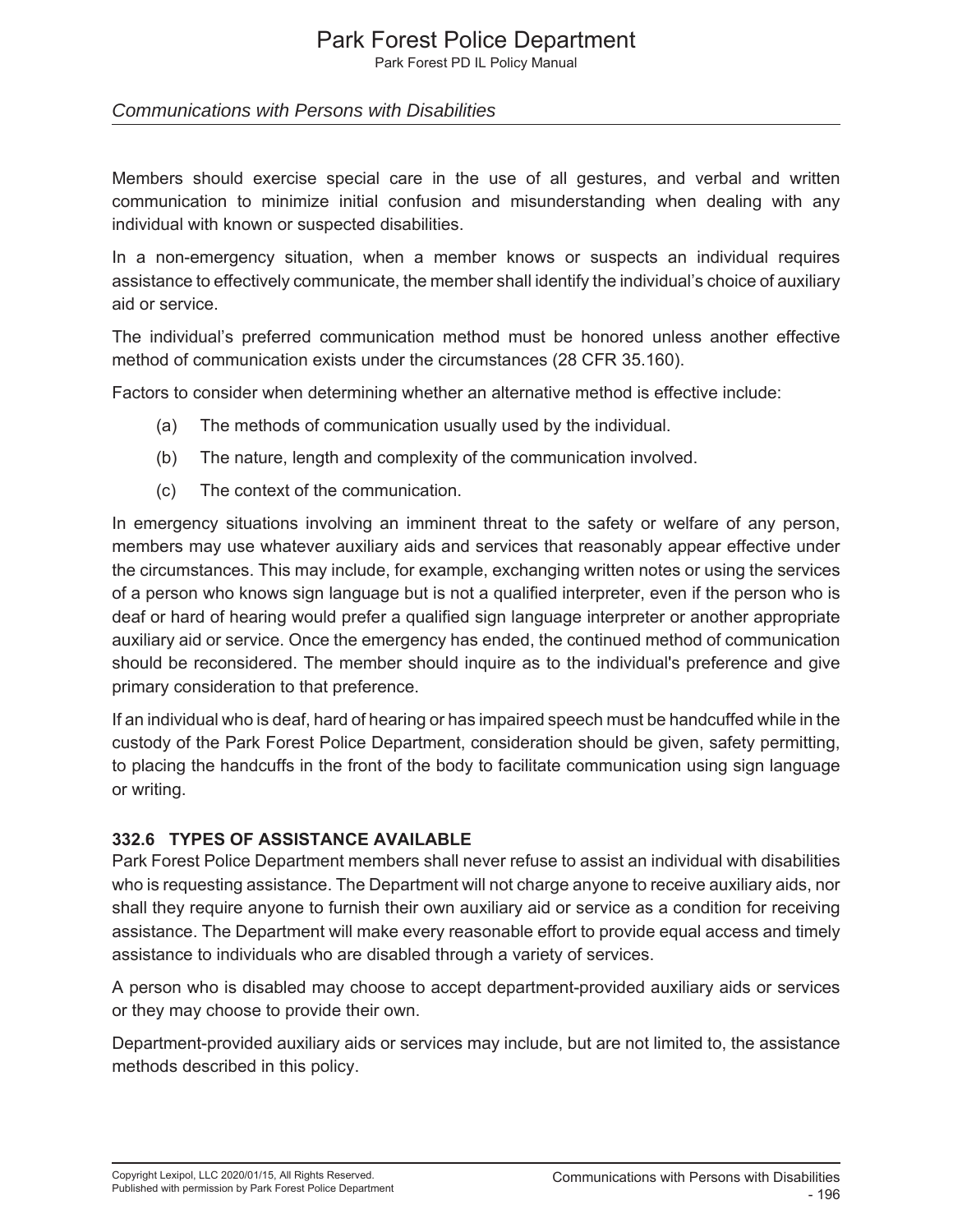Park Forest PD IL Policy Manual

### *Communications with Persons with Disabilities*

# **332.7 AUDIO RECORDINGS AND ENLARGED PRINT**

The Department may develop audio recordings to assist people who are blind or have a visual impairment with accessing important information. If such a recording is not available, members may read aloud from the appropriate form, for example a personnel complaint form, or provide forms with enlarged print.

### **332.8 QUALIFIED INTERPRETERS**

A qualified interpreter may be needed in lengthy or complex transactions (e.g., interviewing a victim, witness, suspect or arrestee), if the individual to be interviewed normally relies on sign language or speech reading (lip-reading) to understand what others are saying. The qualified interpreter should not be a person with an interest in the case or the investigation. A person providing interpretation services may be required to establish the accuracy and trustworthiness of the interpretation in a court proceeding.

Qualified interpreters should be:

- (a) Available within a reasonable amount of time but in no event longer than one hour if requested.
- (b) Experienced in providing interpretation services related to law enforcement matters.
- (c) Familiar with the use of VRS and/or video remote interpreting services.
- (d) Certified in either American Sign Language (ASL) or Signed English (SE).
- (e) Able to understand and adhere to the interpreter role without deviating into other roles, such as counselor or legal adviser.
- (f) Knowledgeable of the ethical issues involved when providing interpreter services.

Members should use department-approved procedures to request a qualified interpreter at the earliest reasonable opportunity, and generally not more than 15 minutes after a request for an interpreter has been made or it is reasonably apparent that an interpreter is needed. No individual who is disabled shall be required to provide his/her own interpreter (28 CFR 35.160).

#### **332.9 TTY AND RELAY SERVICES**

In situations where an individual without a disability would have access to a telephone (e.g., booking or attorney contacts), members must also provide those who are deaf, hard of hearing or have impaired speech the opportunity to place calls using an available TTY (also known as a telecommunications device for deaf people, or TDD). Members shall provide additional time, as needed, for effective communication due to the slower nature of TTY and TDD communications.

The Department will accept all TTY or TDD calls placed by those who are deaf or hard of hearing and received via a telecommunications relay service (28 CFR 35.162).

Note that relay services translate verbatim, so the conversation must be conducted as if speaking directly to the caller.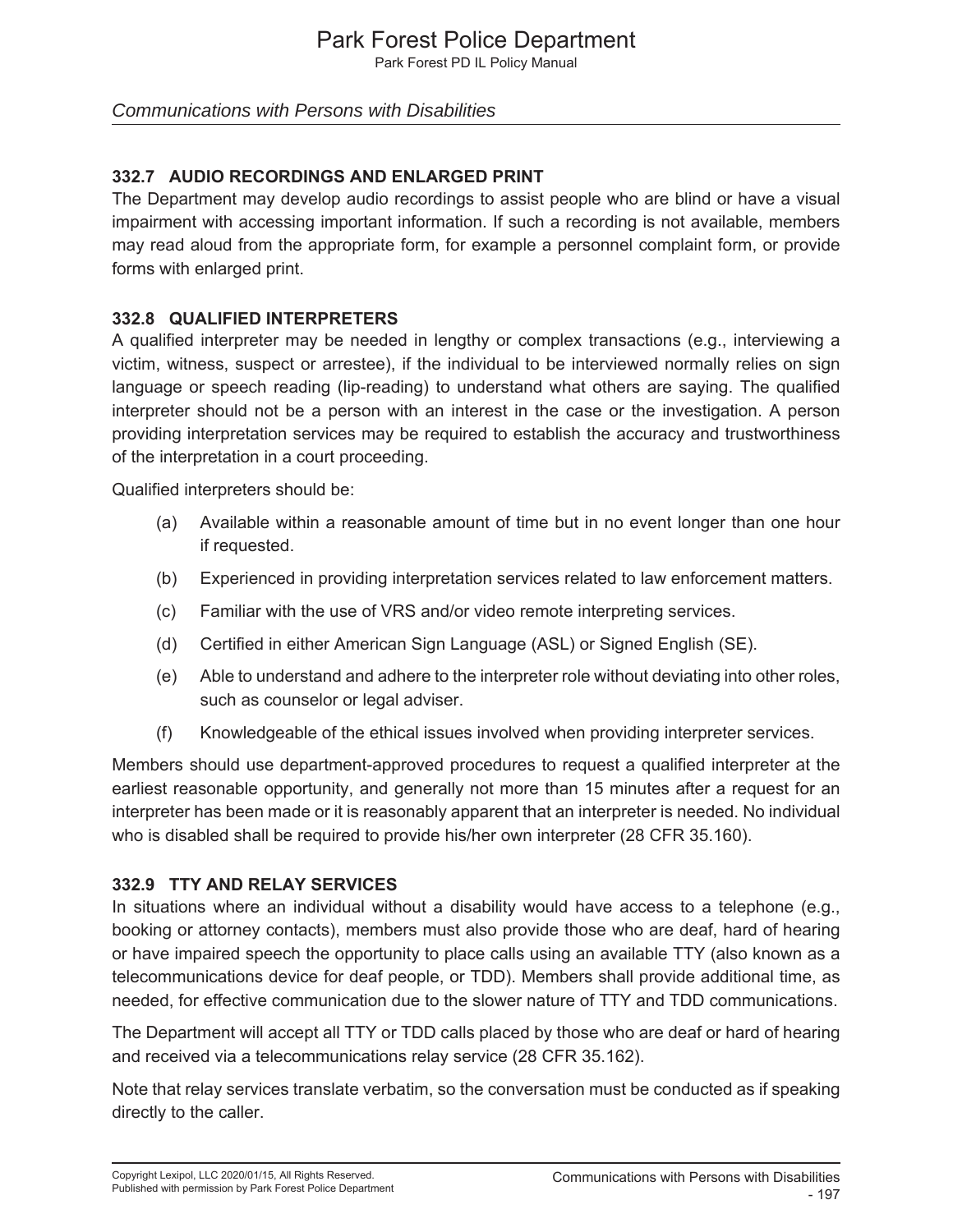Park Forest PD IL Policy Manual

### *Communications with Persons with Disabilities*

### **332.10 COMMUNITY VOLUNTEERS**

Interpreter services may be available from community volunteers who have demonstrated competence in communication services, such as ASL or SE, and have been approved by the Department to provide interpreter services.

Where qualified interpreters are unavailable to assist, approved community volunteers who have demonstrated competence may be called upon when appropriate. However, department members must carefully consider the nature of the contact and the relationship between the individual with the disability and the volunteer to ensure that the volunteer can provide neutral and unbiased assistance.

#### **332.11 FAMILY AND FRIENDS**

While family or friends may offer to assist with interpretation, members should carefully consider the circumstances before relying on such individuals. The nature of the contact and relationship between the individual with the disability and the person offering services must be carefully considered (e.g., victim/suspect).

Children shall not be relied upon except in emergency or critical situations when there is no qualified interpreter reasonably available.

Adults may be relied upon when (28 CFR 35.160):

- (a) There is an emergency or critical situation and there is no qualified interpreter reasonably available.
- (b) The person with the disability requests that the adult interpret or facilitate communication and the adult agrees to provide such assistance, and reliance on that adult for such assistance is reasonable under the circumstances.

#### **332.12 REPORTING**

Whenever any member of this department is required to complete a report or other documentation, and communication assistance has been provided, such services should be noted in the related report. Members should document the type of communication services utilized and whether the individual elected to use services provided by the Department or some other identified source. If the individual's express preference is not honored, the member must document why another method of communication was used.

All written communications exchanged in a criminal case shall be attached to the report or placed into evidence.

#### **332.13 FIELD ENFORCEMENT**

Field enforcement will generally include such contacts as traffic stops, pedestrian stops, serving warrants and restraining orders, crowd/traffic control and other routine field contacts that may involve individuals with disabilities. The scope and nature of these activities and contacts will inevitably vary.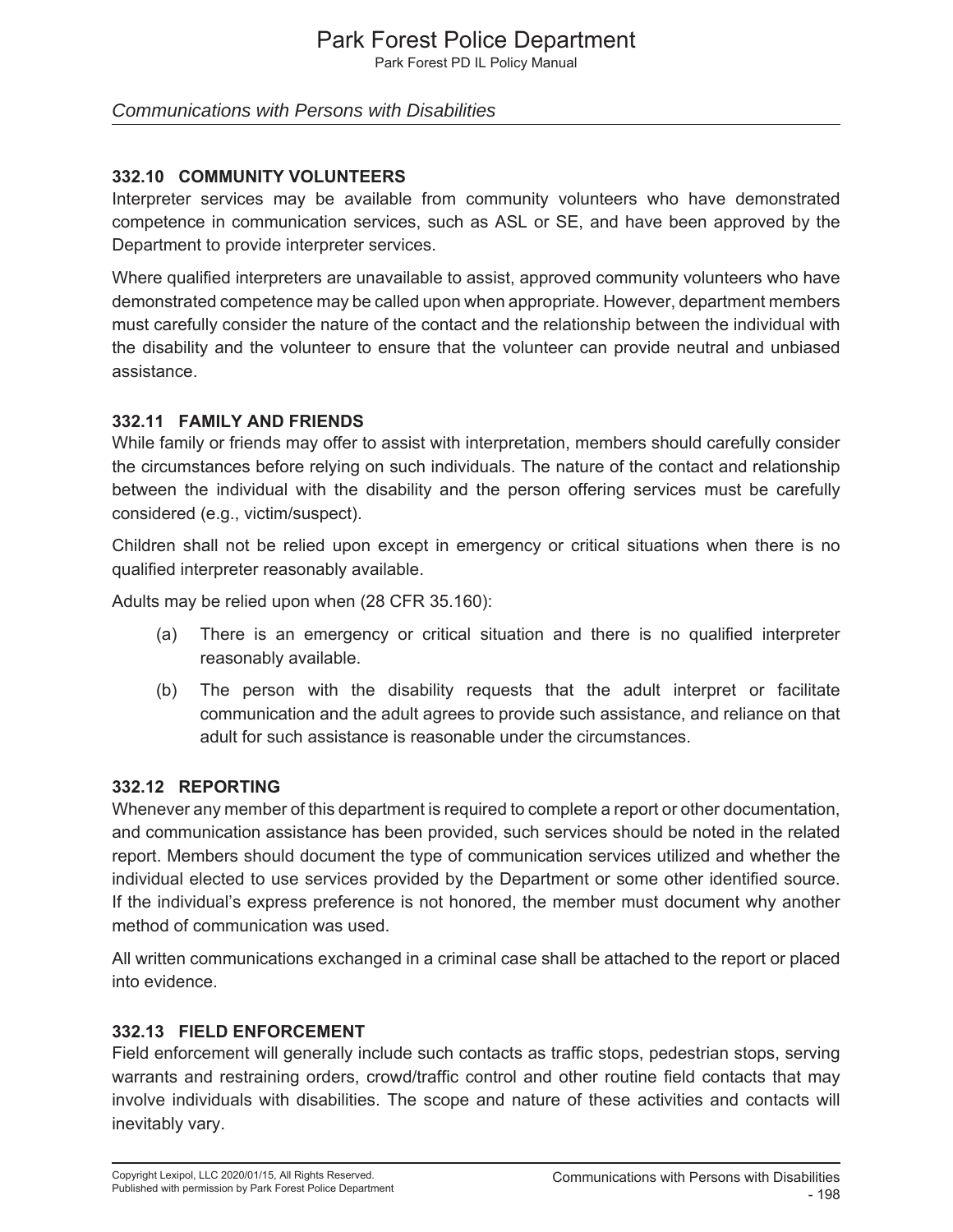Park Forest PD IL Policy Manual

# *Communications with Persons with Disabilities*

The Department recognizes that it would be virtually impossible to provide immediate access to complete communication services to every member of this department. Members and/or supervisors must assess each situation and consider the length, complexity and importance of the communication, as well as the individual's preferred method of communication, when determining the type of resources to use and whether a qualified interpreter is needed.

Although not every situation can be addressed in this policy, it is important that members are able to effectively communicate the reason for a contact, the need for information and the meaning or consequences of any enforcement action. For example, it would be meaningless to verbally request consent to search if the officer is unable to effectively communicate with an individual who is deaf or hard of hearing and requires communications assistance.

If available, officers should obtain the assistance of a qualified interpreter before placing an individual with a disability under arrest. Individuals who are arrested and are assisted by service animals should be permitted to make arrangements for the care of such animals prior to transport.

#### 332.13.1 FIELD RESOURCES

Examples of methods that may be sufficient for transactions, such as checking a license or giving directions to a location or for urgent situations such as responding to a violent crime in progress, may, depending on the circumstances, include such simple things as:

- (a) Hand gestures or visual aids with an individual who is deaf, hard of hearing or has impaired speech.
- (b) Exchange of written notes or communications.
- (c) Verbal communication with an individual who can speechread by facing the individual and speaking slowly and clearly.
- (d) Use of computer, word processing, personal communication device or similar device to exchange texts or notes.
- (e) Slowly and clearly speaking or reading simple terms to individuals who have a visual or mental impairment.

Members should be aware that these techniques may not provide effective communication as required by law and this policy depending on the circumstances.

#### **332.14 CUSTODIAL INTERROGATIONS**

In an effort to ensure that the rights of individuals who are deaf, hard of hearing or have speech impairment are protected during a custodial interrogation, this department will provide interpreter services before beginning an interrogation, unless exigent circumstances exist or the individual has made a clear indication that he/she understands the process and desires to proceed without an interpreter. The use of a video remote interpreting service should be considered, where appropriate, if a live interpreter is not available. *Miranda* warnings shall be provided to suspects who are deaf or hard of hearing by a qualified interpreter or by providing a written *Miranda* warning card.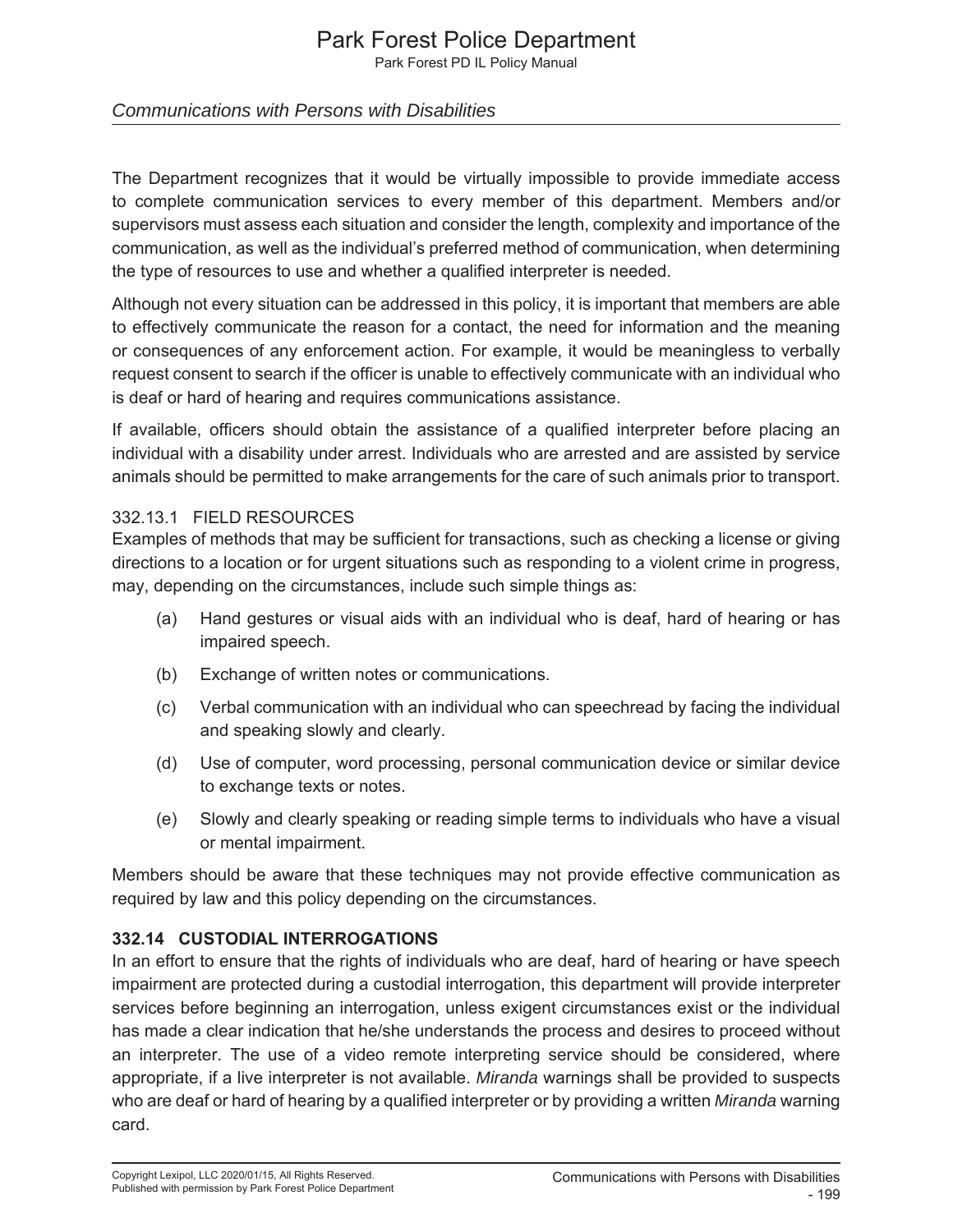Park Forest PD IL Policy Manual

# *Communications with Persons with Disabilities*

In order to ensure that communications during custodial investigations are accurately documented and are admissible as evidence, interrogations should be recorded whenever reasonably possible. See guidance on recording custodial interrogations in the Investigation and Prosecution Policy.

### **332.15 ARRESTS AND BOOKINGS**

If an individual with speech or hearing disabilities is arrested, the arresting officer shall use department-approved procedures to provide a qualified interpreter at the place of arrest or booking as soon as reasonably practicable, unless the individual indicates that he/she prefers a different auxiliary aid or service or the officer reasonably determines another effective method of communication exists under the circumstances.

When gathering information during the booking process, members should remain alert to the impediments that often exist when communicating with those who are deaf, hard of hearing, who have impaired speech or vision, are blind, or have other disabilities. In the interest of the arrestee's health and welfare, the safety and security of the facility and to protect individual rights, it is important that accurate medical screening and booking information be obtained. If necessary, members should seek the assistance of a qualified interpreter whenever there is concern that accurate information cannot be obtained or that booking instructions may not be properly understood by the individual.

Individuals who require and possess personally owned communication aids (e.g., hearing aids, cochlear processors) should be permitted to retain them while in custody.

#### **332.16 COMPLAINTS**

The Department shall ensure that individuals with disabilities who wish to file a complaint regarding members of this department are able to do so. The Department may provide a qualified interpreter or forms in enlarged print, as appropriate. Complaints will be referred to the department ADA Coordinator.

Investigations into such complaints shall be handled in accordance with the Personnel Complaints Policy. Qualified interpreters used during the investigation of a complaint should not be members of this Department.

# **332.17 COMMUNITY OUTREACH**

Community outreach programs and other such services offered by this department are important to the ultimate success of more traditional law enforcement duties. This department will continue to work with community groups, local businesses and neighborhoods to provide equal access to such programs and services.

# **332.18 TRAINING**

To ensure that all members who may have contact with individuals who are disabled are properly trained, the Department will provide periodic training that should include: